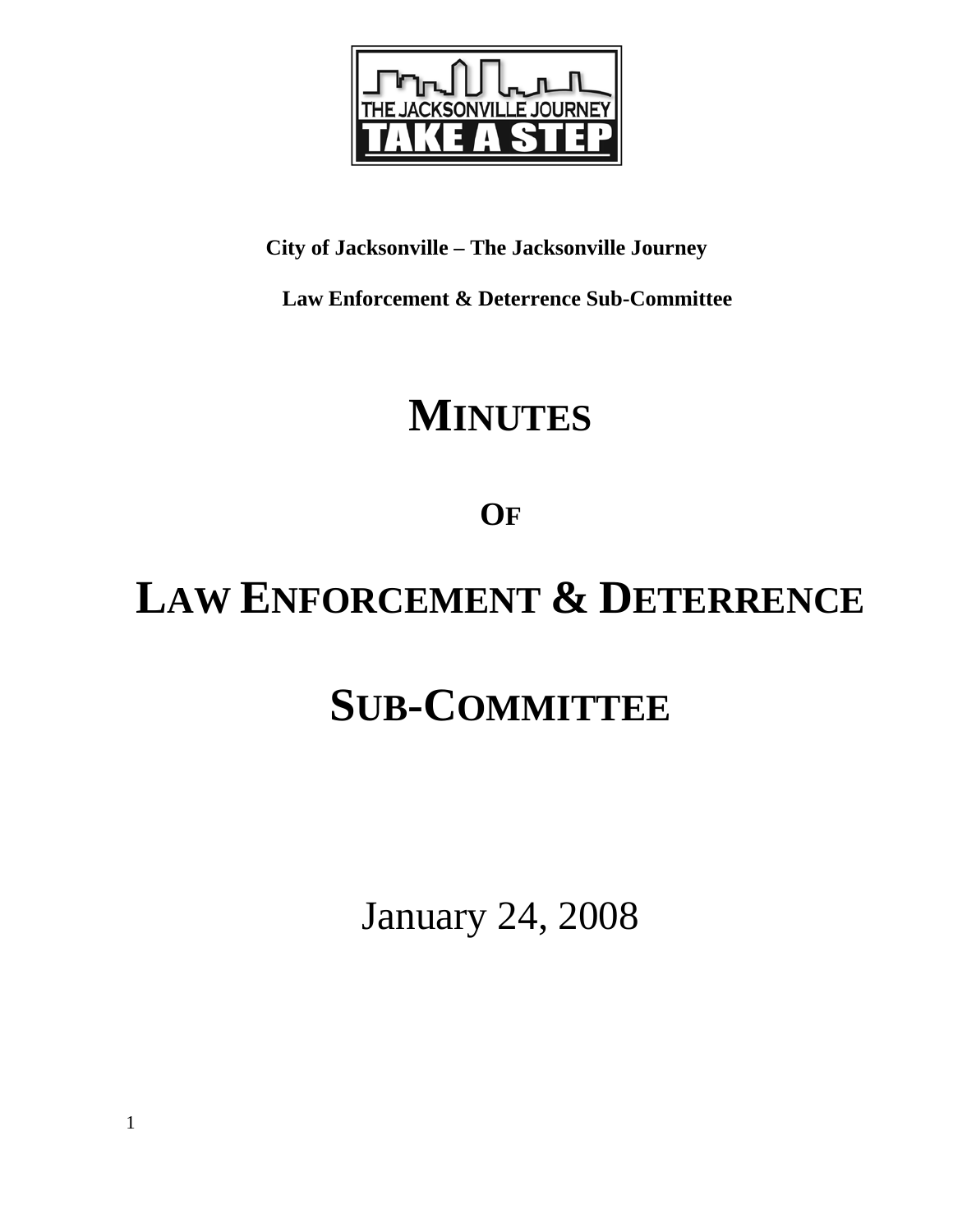## **The Jacksonville Journey – Law Enforcement & Deterrence**

### **Sub-Committee**

**January 24, 2008** 

**9:30 a.m.**

**PROCEEDINGS before the Jacksonville Journey – Law Enforcement & Deterrence Sub-Committee taken on Thursday, January 24, 2008, Edward Ball Building, 8th Floor – 214 N. Hogan Street, Jacksonville, Duval County, Florida commencing at approximately 9:30 a.m.** 

**Law Enforcement & Deterrence Sub-Committee** 

**Paul Perez, Chair Ed Hearle, Member Joe Henry, Member Bishop Howard, Member John Jolly, Member Henry Luke, Member Frank Mackesy, Member Isaiah Rumlin, Member Lanny Russell, Member Joe Stelma, Member Melissa Nelson, Member Michael Weinstein, Member**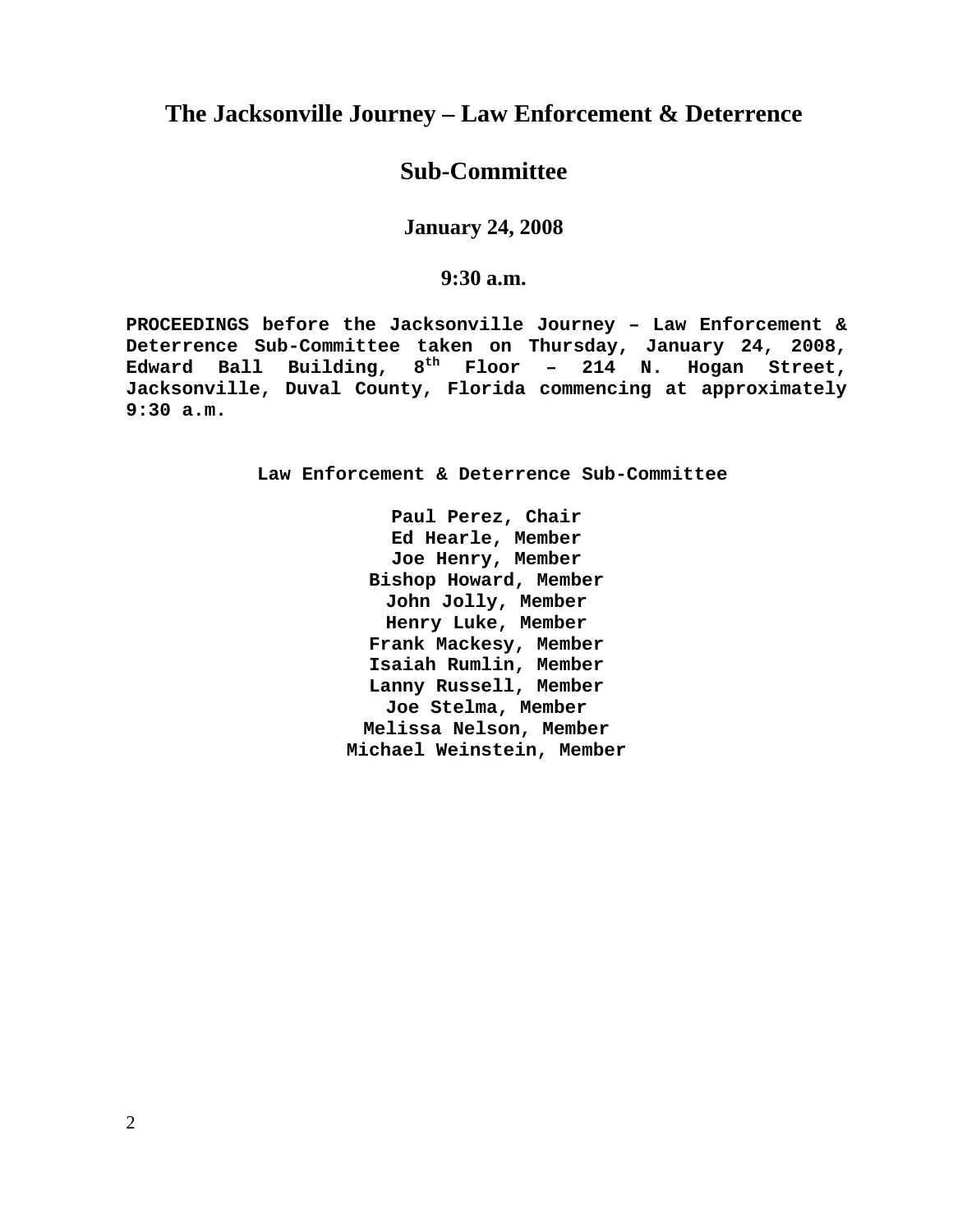### **APPEARANCES**

#### **COMMITTEE CHAIRS & MEMBERS:**

PAUL PEREZ, Chair ED HEARLE, Member JOE HENRY, Member BISHOP HOWARD, Member JOHN JOLLY, Member FRANK MACKESY, Member MELISSA NELSON, Member LANNY RUSSELL, Member JOE STELMA, Member

**EXCUSED ABSENT:**  ISAIAH RUMLIN, Member MICHAEL WEINSTEIN, Member

#### **PROFESSIONAL STAFF:**

Howard Maltz, Office of General Counsel Jon Phillips, Office of General Counsel

#### **STAFF:**

MISTY SKIPPER STEPHANIE BARNETT ALICE CHECORSKI

#### **OTHERS PRESENT:**

Joseph Henry, Citizen Will Ketchum, Committee M. Sigler, Library John Bowman, Library Nelson Cuba, FOP Terry Lorince, DVI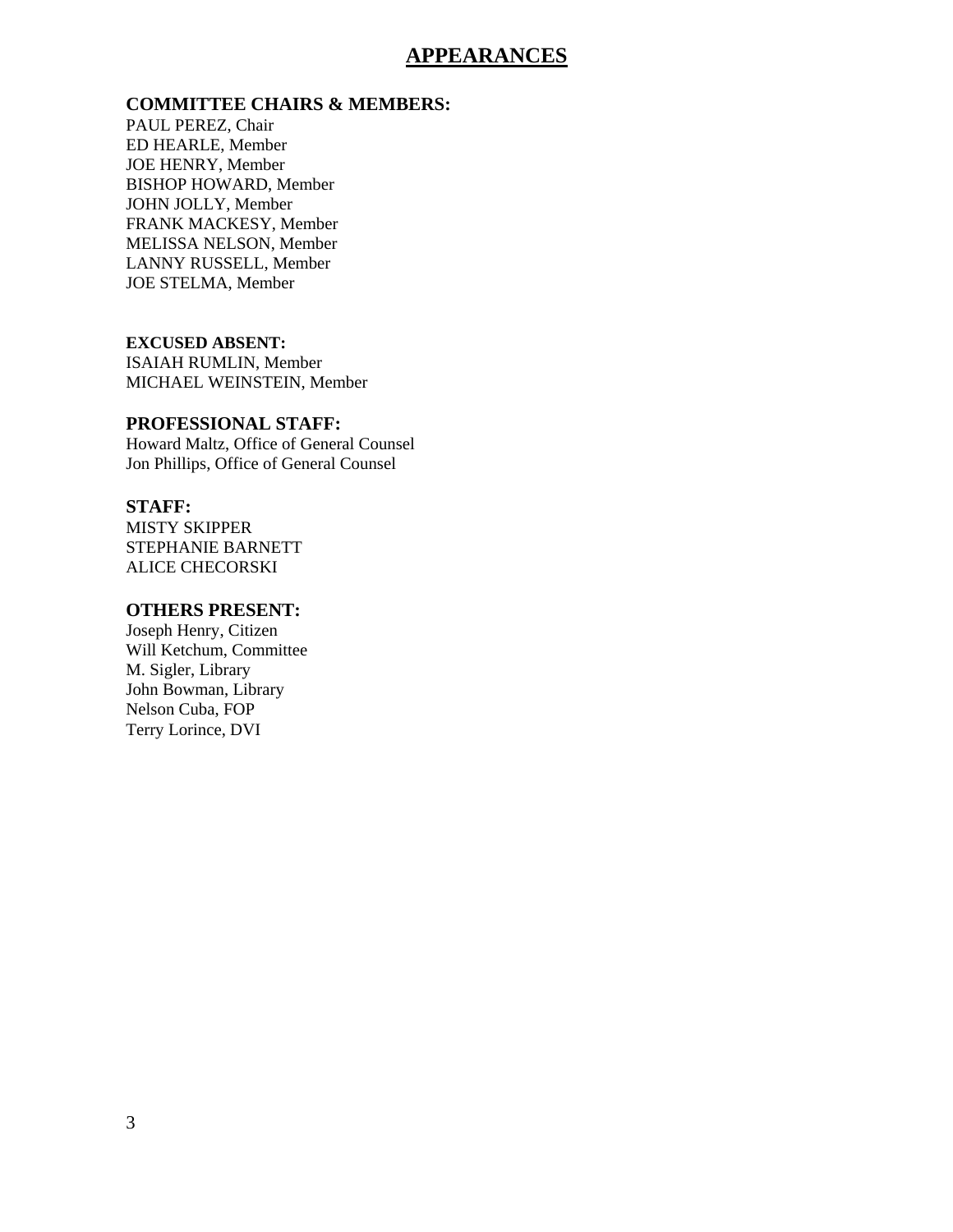January 24, 2008

Law Enforcement & Deterrence  $9:30$  a.m.

**Call to Order and Comments.** Chairman Perez called the meeting to order at approximately 9:40 a.m.

**Purpose of Meeting.** Discuss the Mayor's crime initiative – The Jacksonville Journey – Take a Step – Law Enforcement & Deterrence Sub-Committee.

Chairman Perez welcomed the group and said he was pleased to hear from Misty Skipper and Adam Hollingsworth that the sub-committees met earlier this week. He then noted that it will be a practice of the full committee to hear reports from each of the four subcommittee chairs during the full committee meetings. The subcommittees are:

- 1) Police Presence
- 2) Gun Crimes
- 3) Administration of Justice
- 4) Safe Schools

Chairman Perez then asked Joe Stelma to introduce himself and provide a brief background since he was not in attendance at the last committee meeting.

Mr. Stelma stated he is the Chief Deputy Court Administrator for the  $4<sup>th</sup>$  Circuit Judicial Court, coordinator of the drug courts and next week, the Mental Health Board.

Chairman Perez asked the group to review the minutes from the January 10, 2008 meeting for approval at the end of today's

4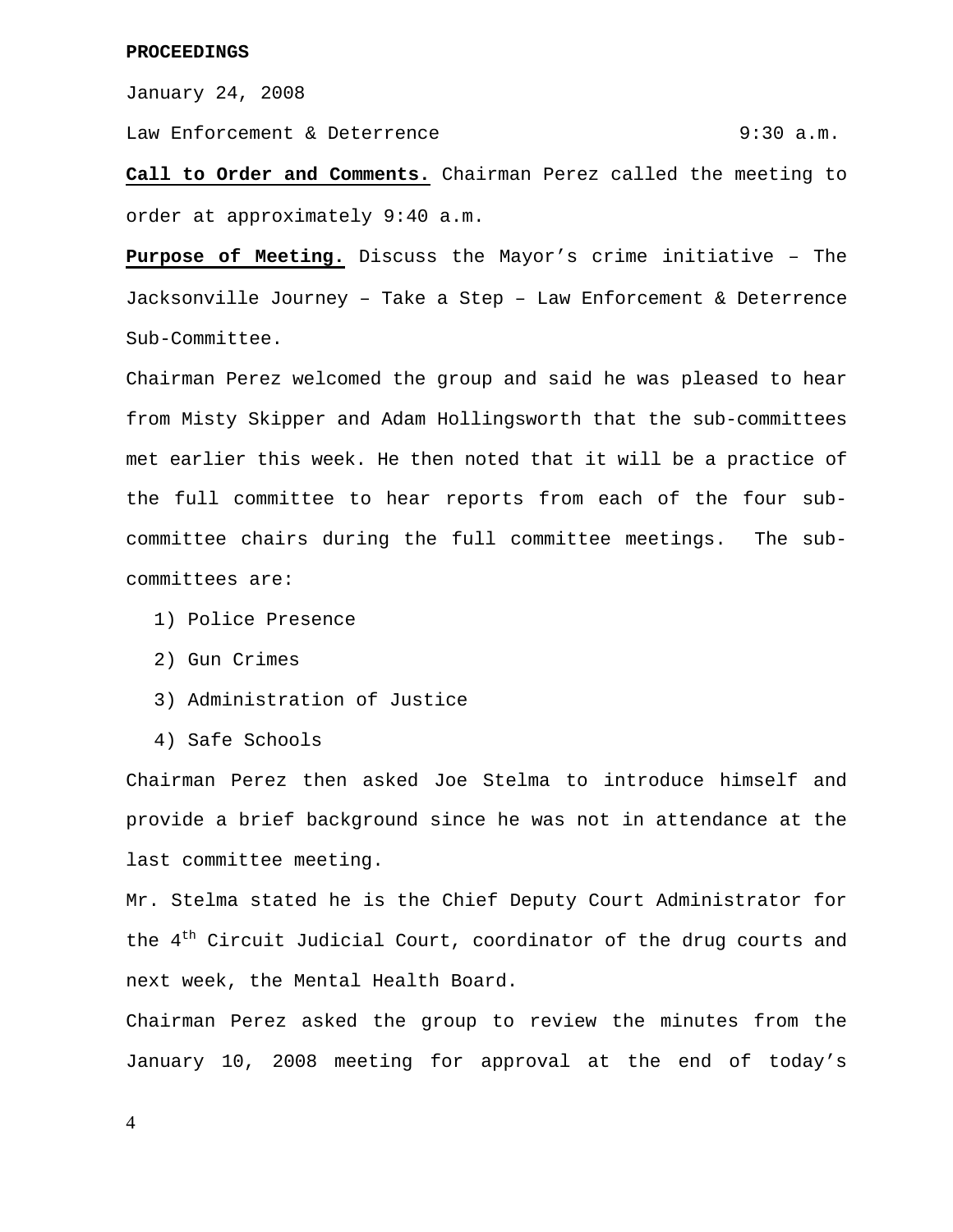meeting.

Misty Skipper reminded the group of the Sunshine Law and that the meetings are streamed live on the coj.net web site. Ms. Skipper reinforced the fact that as members of the committee, you cannot communicate outside via phone, e-mail, sidebar conversations or passing notes. Ms. Skipper then stated we will be required to follows Roberts Rules for voting. Members of the Office of General Counsel will attend the next meeting to discuss this process more formally.

Chairman Perez then introduced Lanny Russell, Chair of the Police Presence Sub-committee. Mr. Russell stated that the other members of this sub-committee are Isaiah Rumlin, Frank Mackesy and Melissa Nelson. The group met on Tuesday, January 22, 2008 at 2:30 p.m. for one and one-half hours during which they identified a tentative list of issues this committee will address. In summary, Chairman Perez stated the four areas this sub-committee will focus on are the number of officers, deployment, issues regarding community policing and technology. Chairman Perez commented that these areas conform to what the Mayor is asking this committee in general to look out. The Chairman encouraged the full membership of the committee to speak up with ideas and suggestions.

Ed Hearle read a memorandum he sent to Adam Hollingsworth dated January 16, 2008 regarding his suggestions for the Police Presence Sub-committee. Chairman Perez said he will make sure the committee gets a copy of the memorandum.

Joe Henry recommended that the Police Presence Sub-committee also discuss the scope of leadership and leadership training.

5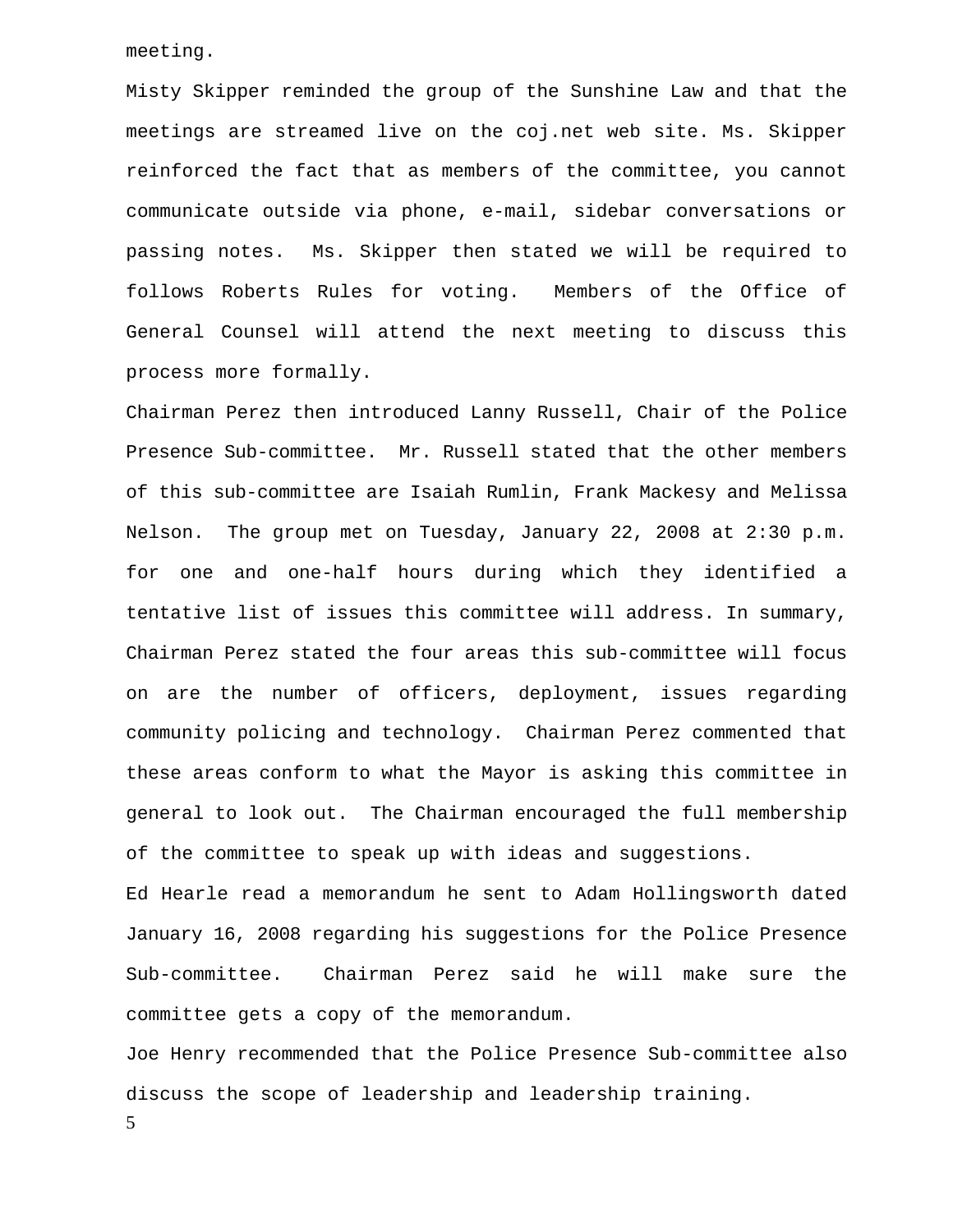Frank Mackesy stated that the Sheriff's Office has an extensive course on leadership and the development of personnel.

Lanny Russell, Chair of the Police Presence Sub-committee stated they would add training to the technology category.

John Jolly, Chair, Administration of Justice Sub-committee stated he and the other members of the committee, Frank Mackesy, Mike Weinstein and Liaison Howard Maltz, met on Tuesday, January 22, 2008. The sub-committee's aim is to effectively improve the quality of life in Jacksonville by identifying violent juveniles and by trying to rehabilitate these individuals.

Chairman Perez then said this sub-committee will be very datadriven. Frank Mackesy reported that all of the 21 sub subcommittees are requesting data from the Sheriff's Office. Misty Skipper stated there is one contact person on the Mayor's staff to coordinate requests for data from sub groups.

This sub-committee will meet on Tuesday, February 5, 2008 at 4 p.m. Misty Skipper stated all sub-committee schedules will be posted by Monday, January 28, 2008.

Bishop Howard, Chair of the Gun Crime sub-committee met with the other members of this group, Ed Hearle, Joe Stelma and Jon Phillips. Mr. Phillips presented an overview of State statistics regarding firearms. The sub-committee is looking at the sentencing provisions as well as bail-setting. This group will meet on Monday, January 28, 2008 at 9:30 a.m. with the anticipation of someone from the District Attorney's Office or the Sheriff's Office on board.

6 Chairman Perez then said Bishop Howard, a former prosecutor,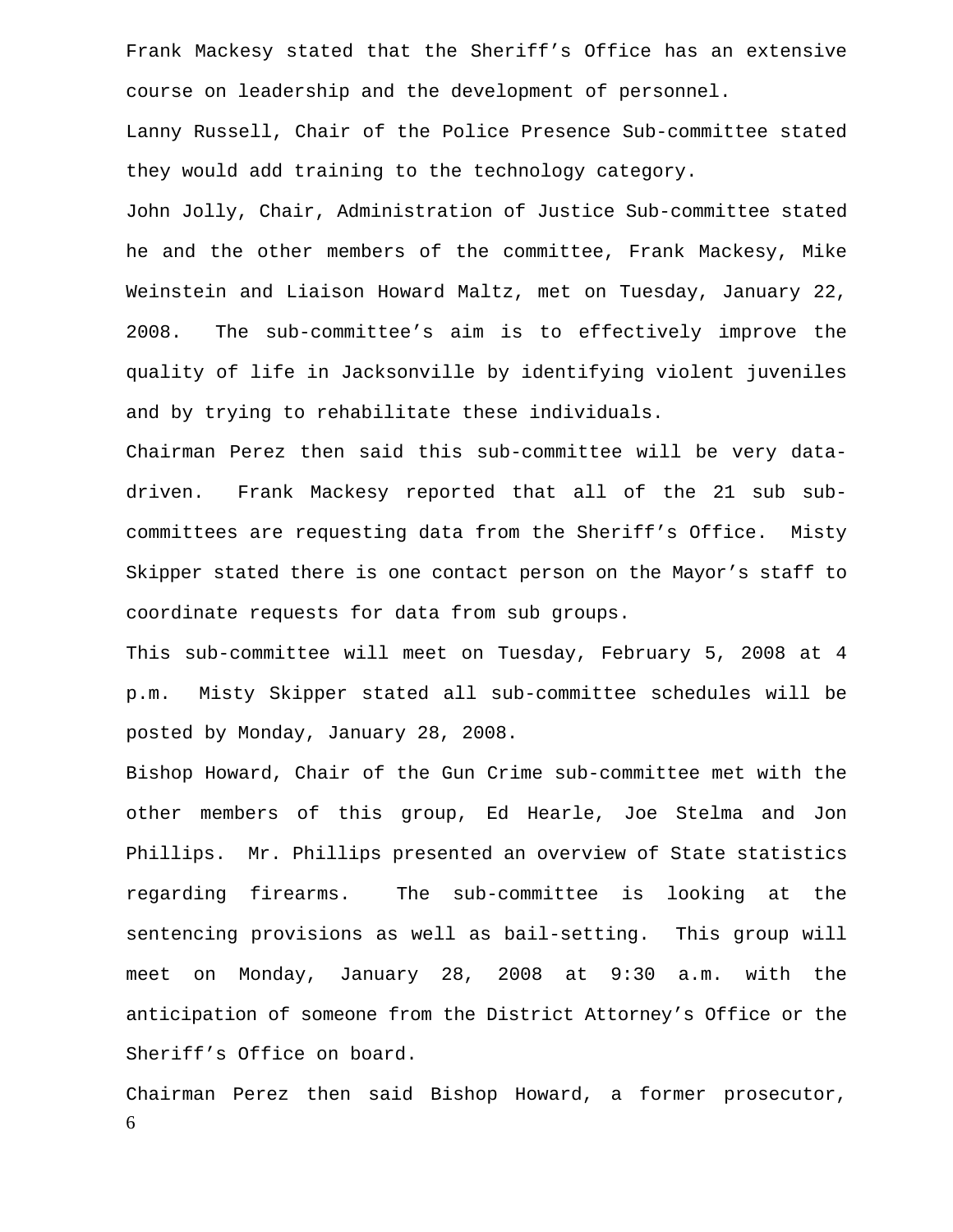brings a lot of experience to the sub-committee.

Joe Henry, Chair of the Safe Schools sub-committee reported that the group is looking at adding other people from the School Board as a resource. Their focus will include school safety plans, the use of technology and school safety at special events.

Frank Mackesy advised that David Kaufman is the contact for the School Resource Officer (SRO) Program.

At this time, Chairman Perez introduced Harry Shorstein, State Attorney. Mr. Shorstein gave a presentation on what he perceives to be the issues impacting his office. A handout provided by Mr. Shorstein included portions of the Matrix Report; statistical data. Information on this presentation can be heard on the recorded minutes posted at [www.coj.net.](http://www.coj.net/)

On behalf of the committee, Chairman Perez thanked Mr. Shorstein for his presentation.

At this time, a request to approve the minutes from the January 10, 2008 Law Enforcement & Deterrence Sub-committee meeting was made by Chairman Perez. Joe Stelma made a motion to approve; Joe Henry seconded the motion. The minutes were approved.

Misty Skipper announced that the next meeting is scheduled for Thursday, February 14, 2008 at 9:30 a.m.

Chairman Perez then dismissed the meeting at 11:25 a.m.

#### **2. Action Items**

Ed Hearle will provide the committee members with copies of his memorandum to Adam Hollingsworth, dated January 16, 2008, which was read to the committee during the meeting.

#### **3. Discussion Items** None

7